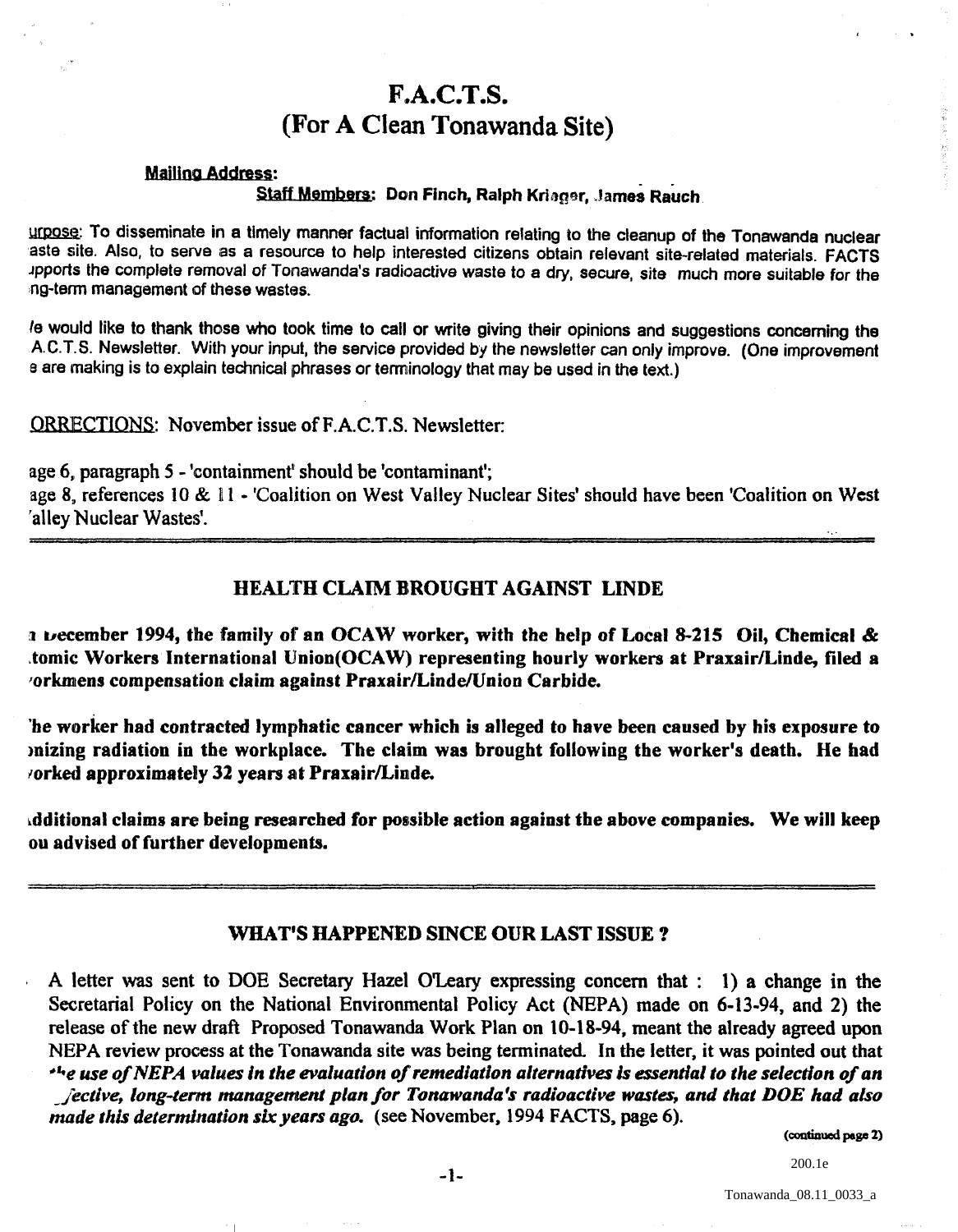On December 7, 1994 DOE responded:

The Secretary's policy specifically stated that if a site is performing an environmental review under the Comprehensive Environmental Response, Compensation, and Liability Act [CERCLA], then it is no longer required to also conduct an assessment under the National Environmental Policy Act process. However, the program offices may chose to continue to integrate the two processes, where they believe it would contribute to meeting the needs of the stakeholders. In the case of the Tonawanda Site, the program office plans to continue to integrate the National Environmental Policy Act and Comprehensive Environmental Response, Compensation, and Liability Act processes and emphasizes that the National Environmental Policy Act process has not been terminated.

*llowever, the draft Proposed Work Plan makes no mention of NEPA values or the resumption of the Environmental Impact Statement (EIS) review process* (see below "Problems with the draft Proposed Tonawanda Work Plan").

- Despite numerous verbal and written requests from interested citizens for access to CANiT meetings, CANiT continues to conduct its business behind closed doors. A written request for information about what was discussed in "a few sensitive decision-making meetings last year" (BUFFALO NEWS. 10-19- 94, "Next step in cleanup debated") has not been answered.
- CANiT is composed of politicians who. in matters related to their public capacities, are accountable to the public, i.e. they must respond to freedom of information requests and abide by the state open meetings law. However. under the umbrella of CANiT, these public servants apparently wish to avoid such public accountability in their affairs concerning the Tonawanda site. We wonder why this openness problem continues.
- Some CANiT members have expressed their fear DOE is "attempting to find a group that will agree with them" (BUFFALO NEWS, 1-20-95, "Bid to widen cleanup talks draws fire"). FACTS agrees that DOE might be quite pleased if they could form a small group willing to support DOE's inadequate remedy (landfilIing the wastes along the Niagara River). However, we do not believe this to be a realistic possibility given the virtually unanimous public opposition to DOE's preferred alternative which has been registered to date. In fact, we think that broader public participation by concerned citizens and technically competent environmentalists is helpful and perhaps necessary in ensuring that DOE's inadequate alternative is not selected, but rather a sound, long-term remedy is chosen instead. **POLUMIQUE ENTRINITY TO NOT BOYOGOG, OUR FUNDE & BOURG, FORM** TURNUS IS UNDOON MOVUM.

# PROBLEMS WITH THE DRAFT PROPOSED TONAWANDA WORK PLAN, October 18, 1994

The proposed plan makes no mention of using NEPA values in the process of evaluating waste management alternatives, despite DOE's having made, and recently re-affirmed, such a commitment (see above). Instead DOE proposes on page 5 of the Proposed Plan to use the EPA's less stringent CERCLA (Superfund) criteria. Because of the indefinite nature of the waste's hazard, more than 500,000 years, the NEPA values of *long-term effectiveness and permanence* must be given special emphasis in the evaluation of waste management alternatives.

(continued page 3)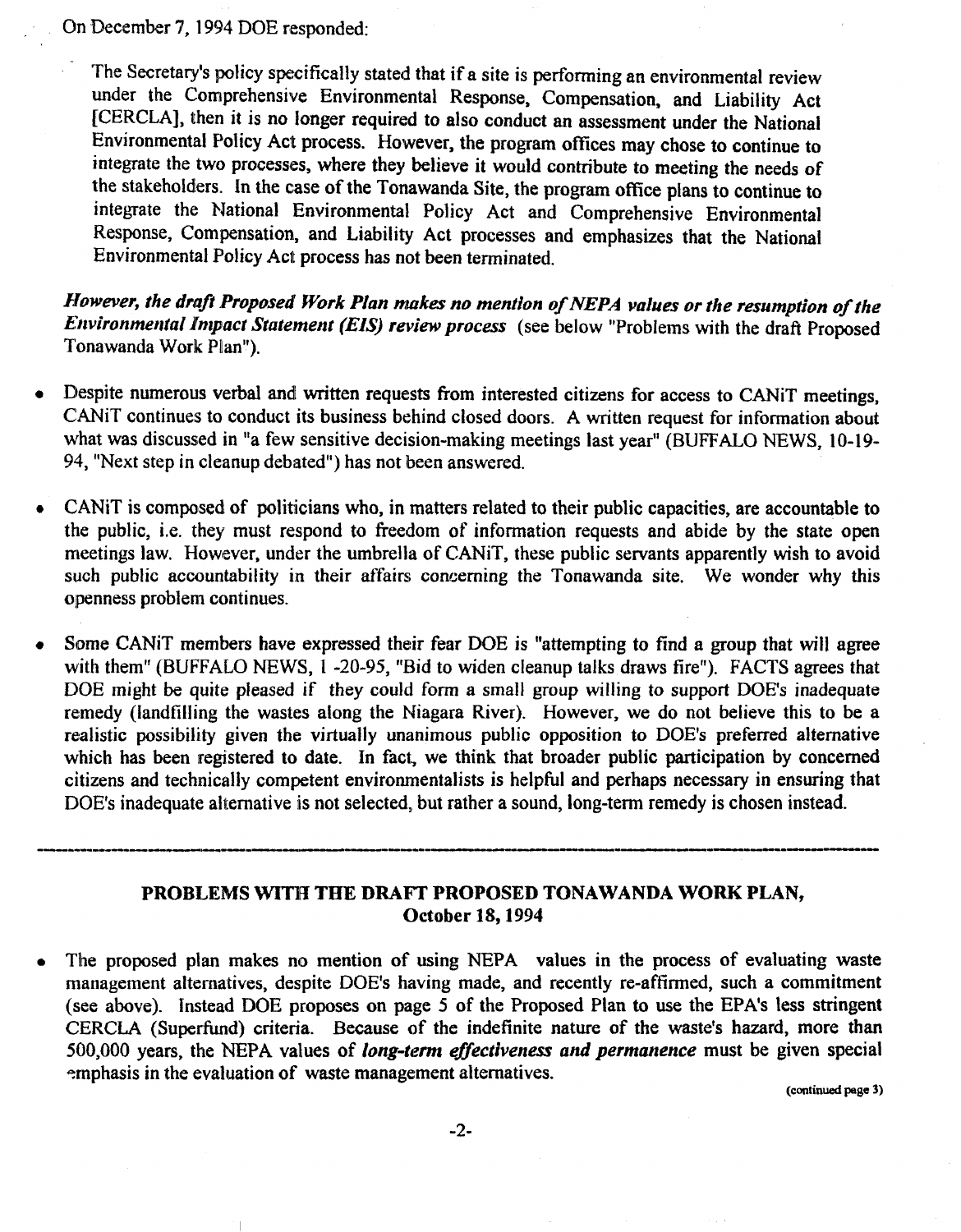- The remediation alternatives offered by DOE (in section III, pages 5-6) represent a narrowing of the alternatives presented over a year ago in the Feasibility Study (FS). *In place of the complete removal alternatives given in the FS, i.e. alternatives* 2 *and* 3, *which Include removal 0/ the "access-restrlcted*  soils in the Seaway landfill, the excavation options now offered call only for removal of "all *accessible material above* DOE *guidelines".*
- <sup>~</sup>*DOE proposes to use DOE cleanup guidelines, instead of following New York State guidelines for cleanup of radioactively contaminated soiis, i.e.* T A GM-4003, *which are ten times lower (see November* FACTS, *page* 3).
- *The proposed plan does not address significant deficiencies in the EIS documents.* These deficiencies, identified by the public in comments made a year ago, included among many others: a failure to address the fate and remediation of the radioactive effluents injected into the wells on the Linde property and discharged to Tonawanda's storm and sanitary sewers and Two Mile Creek (altogether totaling over half of the site's radioactive contamination), and numerous problems with the design, accuracy, and conclusions drawn in the Baseline Risk Assessment (see COMMENTS ON RI/FS-ErS FOR THE TONAWANDA, NEW YORK FUSRAP SITE, 2-6-94, by James Rauch).

Instead, the only information-gathering goal proposed is a year-long treatability study to determine if large-scale volume reduction methods can be of any benefit, in terms of decreasing the cost of offsite disposal, for the Tonawanda Sites' contaminated soils. To be of benefit the volume reduction achieved must be at least 80%. according to DOE. While volume reduction is a desirable goal, the treatability issue has already been analyzed in the FS. This analysis eliminated further consideration of all volume reduction methods, both physical and chemical, as being unsuited and/or not cost-effective for the soil composition and contaminant concentrations at the Tonawanda Site (see pages 3-20, 3-29 and -30. 3- 42, and 3-46 through 3-48 of the FS).

We wonder why DOE suggested and now insists on pursuing this study. knowing that Tonawanda's soils are more than 85% clays, and therefore subject to less than a 15% volume reduction by physical methods (the approach being taken according to the description in DOE's FUSRAP UPDATE, IHE TONAWANDA SITE. January 1995).

• Contrary to assurances by DOE of broad public participation throughout the process, the proposed plan seeks to set up a *small* 'working group' of 'stakeholders'. In practice, this may limit public input to and awareness of the process.

\_\_\_\_\_\_\_\_\_\_\_\_\_\_\_\_\_\_\_ -. \_\_\_ a \_\_\_\_\_\_\_\_\_\_\_\_\_\_\_\_\_\_\_\_\_\_\_\_\_\_\_\_\_\_\_\_\_\_\_\_\_\_\_\_\_\_\_\_\_\_\_ --------------------------------~-----=-----

## HUGE DOE BUDGET CUTS PROPOSED

The new Congress has proposed cuts in DOE's '95-'96 budget of up to 10.6 billion dollars, almost half of DOE's current total budget. Clearly, any significant cut in DOE's budget will seriously cripple the cleanup of nuclear waste contamination across the DOE weapons complex, including the Tonawanda Site. To date, there has been no firm indication that funding and responsibility for cleanup of the DOE complex would be transferred to the EPA or any other agency.

(continued page 4)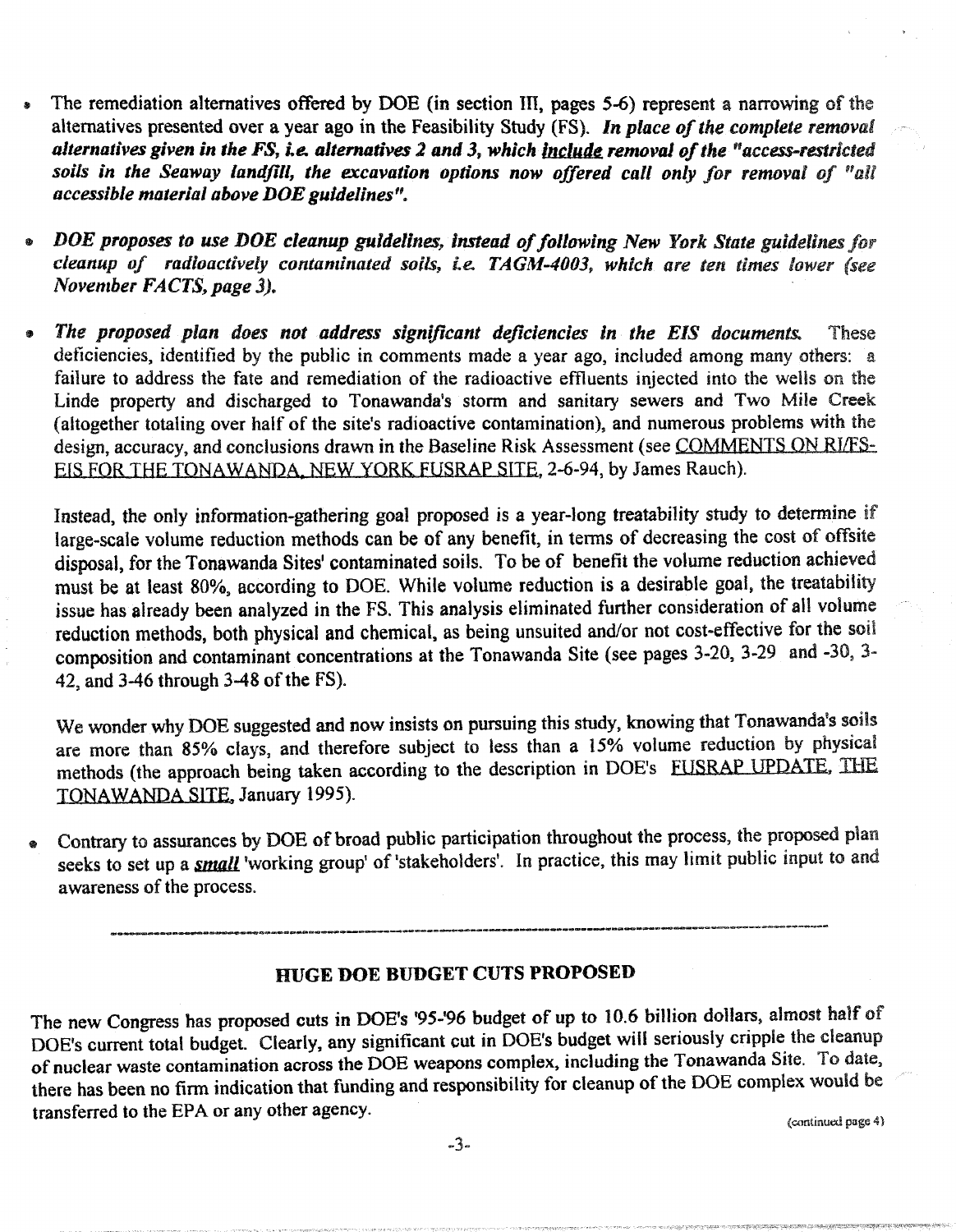At the same time, the new Republican Congress is proposing in the National Security Restoration Act (item 6 of their Contract with America) to fund much larger increases in defense spending. We believe Congress must give priority to cleaning up the DOE complex, not to more wasteful defense spending. We have won the 'Cold War' but the effective cleanup of the Cold War's vast nuclear legacy is a Herculean task which should be completed before we consider the creation of any more such nightmares.

> Please make your views on this crucial issue known to our Congressmen. Their Washington addresses and phone numbers are:

Representative John LaFalce 2310 Rayburn Building Washington, D.C. 20515 (202) 225-3231

Representative Bill Paxon 2436 Rayburn Building Washington, D.C. 20515 (202) 225-5265

Representative Jack Quinn 331 Cannon Building Washington, D.C. 20515 (202) 225-3306

Senator Alphonse D'Amato 520 Hart Building Washington, D.C. 20510  $(202)$  224-6542

蔡  $\hat{\mathbf{z}}$  $\frac{1}{2}$ i.

Senator Patrick Moynihan 464 Russell Building Washington, D.C. 20510 (202) 224-4451

#### \Vhat others are doing: An Editorial

On November 16th, I attended a dinner sponsored by the Cheektowaga Clergy Association. St. Luke Lutheran Church (900 Maryvale at Union in Cheektowaga) was the host. The purpose of the dinner was to have a community get together. Those attending were pastors and members of area churches as well as residents from the Pfohl dump area. This group appears to be very active in matters concerning their locality. In spite of the adversity of health problems, everyone attending had a good time. Dinner was buffet style and you couldn't ask for any better food. I understand that one of the ladies spent three days making all the holiday cookies that we enjoyed for dessert.

'Why am I relating all this, you wonder? It just felt good to be in the fellowship of a group of concerned residents. They've been thrown a foul ball, Pfohl Dump, but yet put all that aside for the evening. After dinner, I was able to meet with a few of the activists. Some people look at activists as a bunch of troublemakers, but is it the activists who have made the trouble? I see the environmental activists that I know as being concerned individuals who have a sincere desire to try to solve serious problems in the community or region - problems they often had no part in creating.

My dream, and perhaps yours, is to see the time when we in the Town of Tonawanda and the surrounding area will have the Ken-Ton Clergy Association and the concerned residents working together to explore avenues that will lead to a solution to the foul ball, radioactive contamination, that we've been thrown. This problem has been with us for almost 50 years and we're apparently no closer to a permanent sound waste management solution today than we were almost five years ago when the remediation process started. Meanwhile, the areas of contamination keep growing and, eventually, we'll have a desolate piece of wasteland not suitable for anything but memories of what used to be. Is this really what we want to leave lto our heirs?

Don Finch

-4-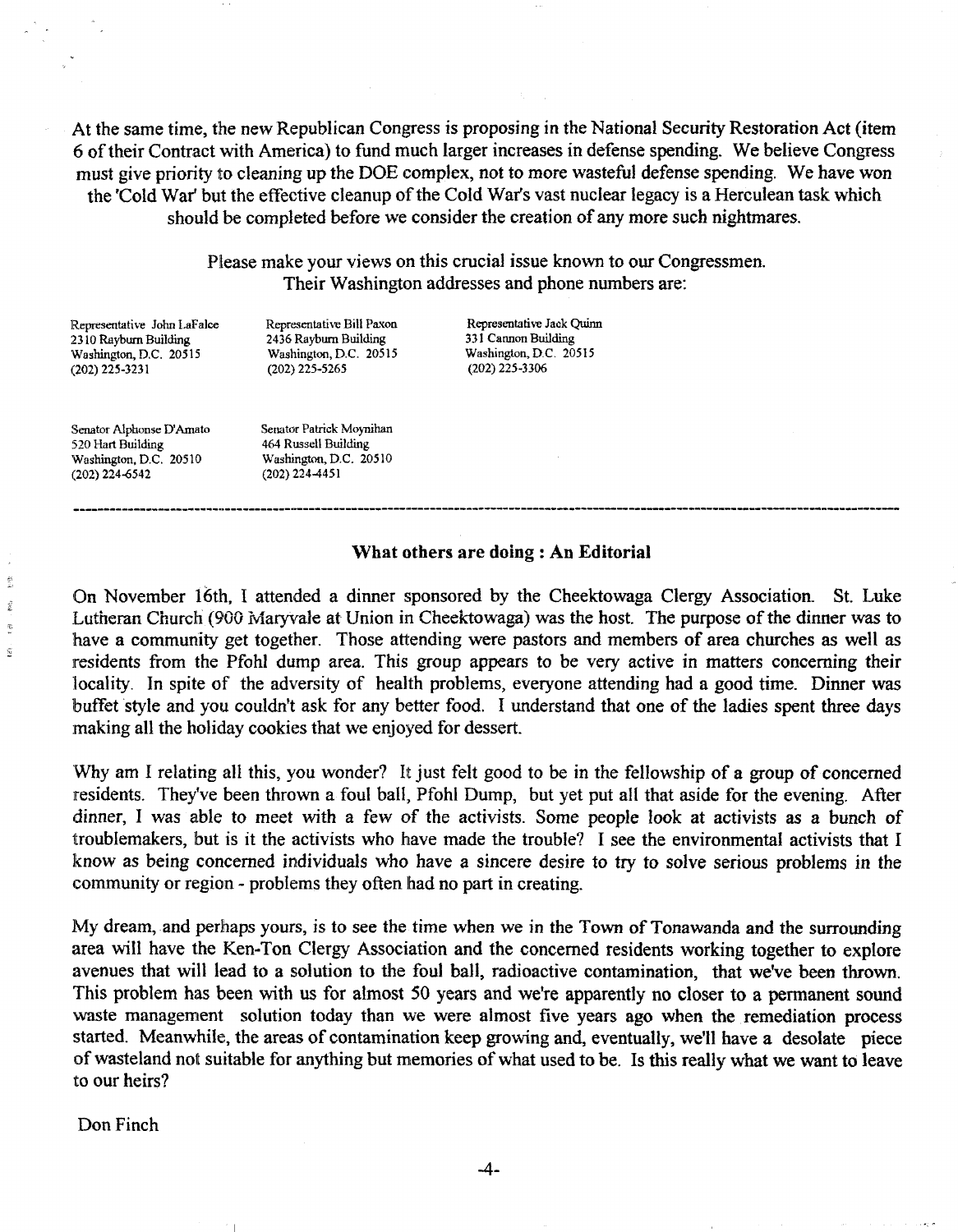## RADIOACTIVE MATERIAL POSES NO HEALTH THREAT ???

The following excerpt is from page 12 of DOE's Work Plan-Implementation Plan for the Tonawanda Site (December 1992 Draft), Section 3.3 Summary of Community\_Concerns:

Some of the major concerns expressed by community and local officials, in addition to the now-resolved concern regarding the waste from Colonie, are: [in part]

## "Some people question whether remedial action at the four properties is necessary because the radioactive materials have been in their present location for many years without posing any apparent health hazard". [emphasis added]

We wonder who are the "some people" DOE refers to? Are they informed area residents? Not likely. Or are they figments of a DOE imagination? Why would DOE make such a statement after having determined that the Tonawanda site requires remediation to protect the public health?

Also, is it true that the radioactive materials have not caused any "apparent health hazard"? Not so, according to Ralph Krieger, President of Local 8-215 Oil, Chemical and Atomic Workers International Union. He says there are many cases of various types of cancer among the hourly (factory) workers at Praxair/Linde. It is believed that many of these cancer cases are the result of long-term exposure to ionizing radiation from 'low-level' radioactive waste at the Praxair/Linde site.

*As Ralph has stated many times,* " *We're not taken in by DOE's attempts to minimize the seriousness of the site's contamination problems. Instead, we're too busy counting the coffins as we put our fellow· workers to their final rest. "* 

In a related matter, Site Manager Ron Kirk was recently quoted (BUFFALO NEWS, 1-20-95. "Bid to widen cleanup talks draws fire") as saying "If the community doesn't want to talk about it, inaction is certainly an option because of the low-level (of radioactivity)." This is an irresponsible statement given the extensive nature of the contamination and, in particular, DOE's clearly established commitment to cleaning the Tonawanda Site.

## 'LOW-LEVEL' RADIOACTIVE WASTE & CANCER

DOE and other government agencies would have us believe that there's no real harm in 'low-level' radioactive waste (LLRW). Yet, experts on this subject tell us otherwise.

This month, we'll give a brief overview of the relationship between long-term exposure to LLRW and cancer, and share some information that we have obtained through the environmental network.

But first, what is so-called 'low-level' radioactive waste (LLRW)? A common assumption that all 'low-level' waste is safe, as the name seems to imply, is incorrect. The term LLRW refers to a broad catch-all category of radioactive waste which is defined in law by exclusion, i.e. what it is not.

(continued page 6,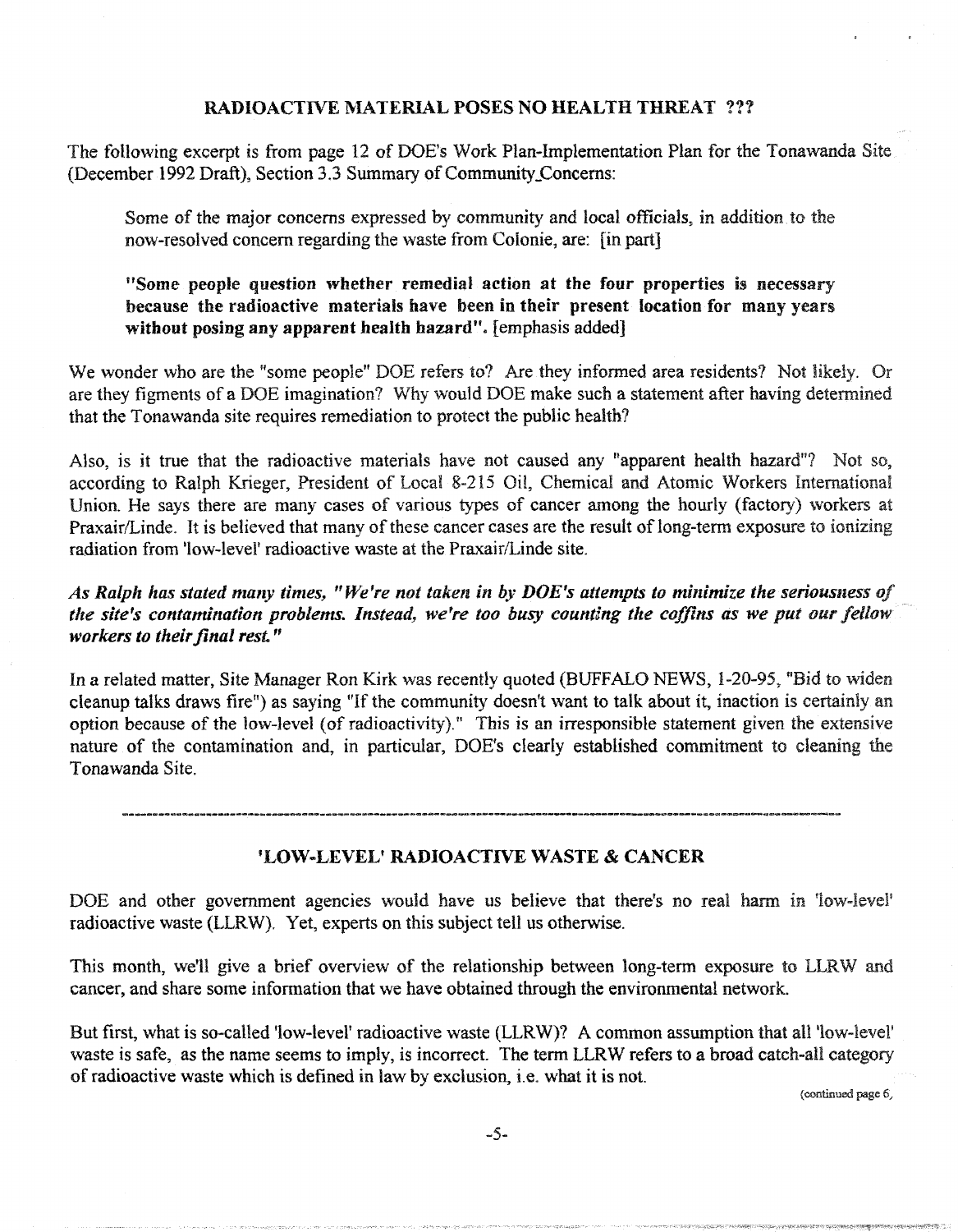\* N.W is radioactive waste that is not high-level radioactive waste, spent nuclear fuel, transuranic waste, or less tailings or waste produced as a result of the extraction or concentration of uranium or thorium from ores processed primarily for their source material content, or military radioactive waste (which is the responsibility of the federal government) or reprocessed or reprocessing waste. It includes very short-lived, only slightly radioactive medical waste materials. It also includes highly radioactive, long-lived nuclear reactor internal parts (seconds of exposure to the radiation from such parts will result in death). And just about everything in between. Therefore, as an indicator of hazard the term LLRW by itself is meaningless. Also, according to the definition, the uranium/thorium ore processing wastes at the Tonawanda Site are not LLRW.\*

The following text is taken from a document that was once stamped **SECRET**. The title of this report is "SUMMARY, MEDICAL RESEARCH PROGRAM,1943-1946." The foreword was written by Joe W. Howland. Major. US Army. Chief. Research Branch, Medical Division. The material is quoted verbatim:

[page 2] "Foreword: The following series of abstracts was prepared by the undersigned from complete research reports, partially completed and analyzed data and personal communications during the period of 1 May<br>1946 to 1 July 1946. Since that time much of the work has been finished Since that time much of the work has been finished and issued in the form of program or final reports. However much is being continued and the results as yet unpublished.

Š.  $\frac{1}{2}$ 

> \*NOTE: From a public relations and waste management perspective, DOE prefers to regard such wastes as 'low-level', implying low hazard, because there is such a tremendous volume of them to deal with and because they are not highly radioactive. Since these wastes have a greater than 500,000 year half-life however, they represent a serious long-term threat to life if they are not isolated from the environment during this entire period. Thus far, DOE has failed to acknowledge the foolishness of pursuing a less costly (initially), inadequate, short-term waste management plan,( i.e. clay containment at Tonawanda which may fail in 200 years or less, and require many 're-remediations') when much longer term, more secure waste management options are available (in Nevada or Utah) which would produce tremendous long-term waste management cost savings. This is a clear case of government short-sightedness, or "penny wise and pound foolish" if you will.

> It has been known and accepted for decades that ionizing radiation from radioactive material causes cancer, birth defects, and inheritable genetic defects. However, the finding that these effects of ionizing radiation have no safe or 'no threshold' dose (i.e. a dose below which these effects do not occur) has only recently been accepted by the official (government) scientific community (see report of the National Academy of Sciences' Committee on the Biological Effects of Ionizing Radiation [BElR V], 1990). The significance of this 'no threshhold' finding is that, since even the lowest esposures to ionizing radiation can cause health effects, the long-term exposure of populations to additional doses from contaminated sites such as Tonawanda is likely to produce significant cumulative health effects. Over the years, numerous studies have established this 'no threshhold' finding, including one from the late 1940s we recently came across.

> > (continued page 7)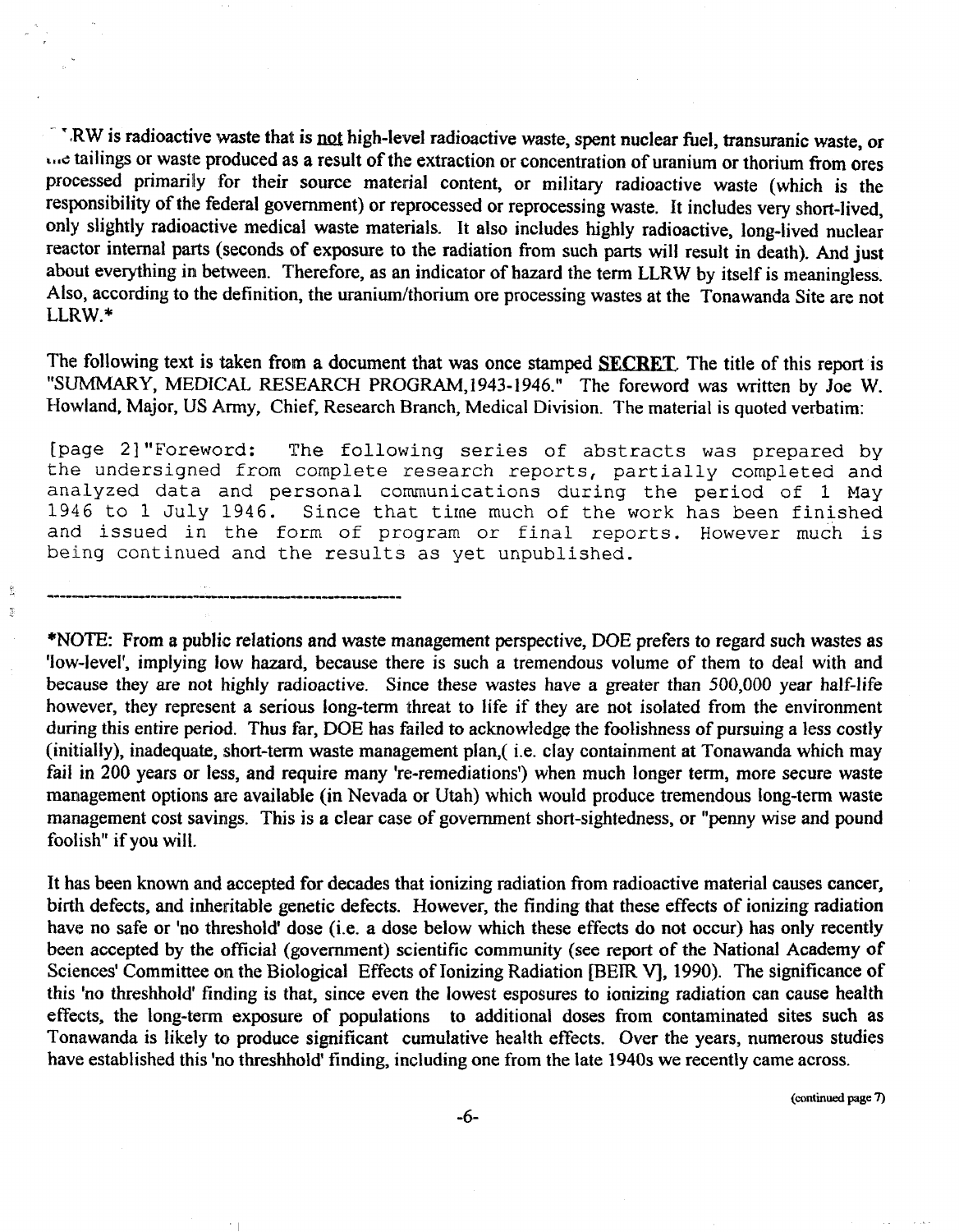(page 45] We are forced, on the basis of these findings, to conclude that there is no tolerance dose of radiation below which mutation does not occur. Our data indicate that a dosage of about 35r actually doubles<br>the natural lethal mutation rate in flies. Less extensive data on the natural lethal mutation rate in flies. visible mutations seem to show the same relationship.

If these findings can be shown to have transfer value to the effect of radiation on the human race through their corroboration on the mouse, a mammal, then it becomes clear that radiation in dosages which may be tolerated by the body of man may have dire effects upon the human germplasm. In terms of society and the human race the risks can only be stated when a statistic on the proportion of individuals of reproductive<br>age exposed to low dosage radiation is introduced. For the individual age exposed to low dosage radiation is introduced. For the individual exposed and his descendants, the risk is obviously much greater. These exposed and his descendants, the risk is obviously much greater. facts should be carefully considered in any proposed use of atomic energy on a large scale". [emphasis added]

At this point, we wish to stress the fact that these Army studies, which concluded that "there is no *tolerance dose of radiation below which mutation does not occur" arefrom the 19405.* 

In many studies dealing with the LLRW and cancer relationship, you will find three names mentioned time and time again: Dr. Thomas Mancuso, Dr. Alice Stewart, and Dr. John Gofman. We will give you a thumbnail sketch of each.

Dr. Thomas F. Mancuso, M.D., M.P.H. is a Diplomate, American Board of Preventive Medicine, Specialty of Occupational Medicine. Dr. Mancuso was hired by the government to study the effects of radiation on 225,000 workers at nuclear weapons plants. When he completed his lengthy, thorough studies he made the results of his studies public. His reward? He was summarily fired, his records seized and he was not allowed further access to these records.

Dr. Alice Stewart, University of Birmingham, England, did research on radiation epidemiology was later given access to Dr. Mancuso's research. Earlier, she had also worked with Dr. Mancuso. Dr. Stewart's work established a strong relationship between cancer and long-term exposure to low-level ionizing radiation. What's pertinent to note at this point is that some of Dr. Stewart's work included 90,000 nuclear workers at the Savannah River Plant in South Carolina, the Linde Plant in Tonawanda, N.Y. and two plants at Oak Ridge, Tennessee.

Dr. John Gofman, M.D., Ph.D., Professor Emeritus in Molecular and Cell Biology at University of California Berkeley, and also head of the Committee for Nuclear Responsibility in San Francisco, has been conducting extensive studies on the connection between radioactive exposure and cancer. One of his books is: RADIATION AND HUMAN HEALTH, Sierra Club Books, San Francisco, 1981. (available through your local library)

• At Ross, Ohio, near the Fernald radioactive waste site, a local environmental group has a map of the local area posted on the wall and on this map is a pin representing each case of cancer suffered by residents of the locale. The clustering of pins makes an impressive argument against those who say there's no harm in LLR W. It might be a good project for us to emulate.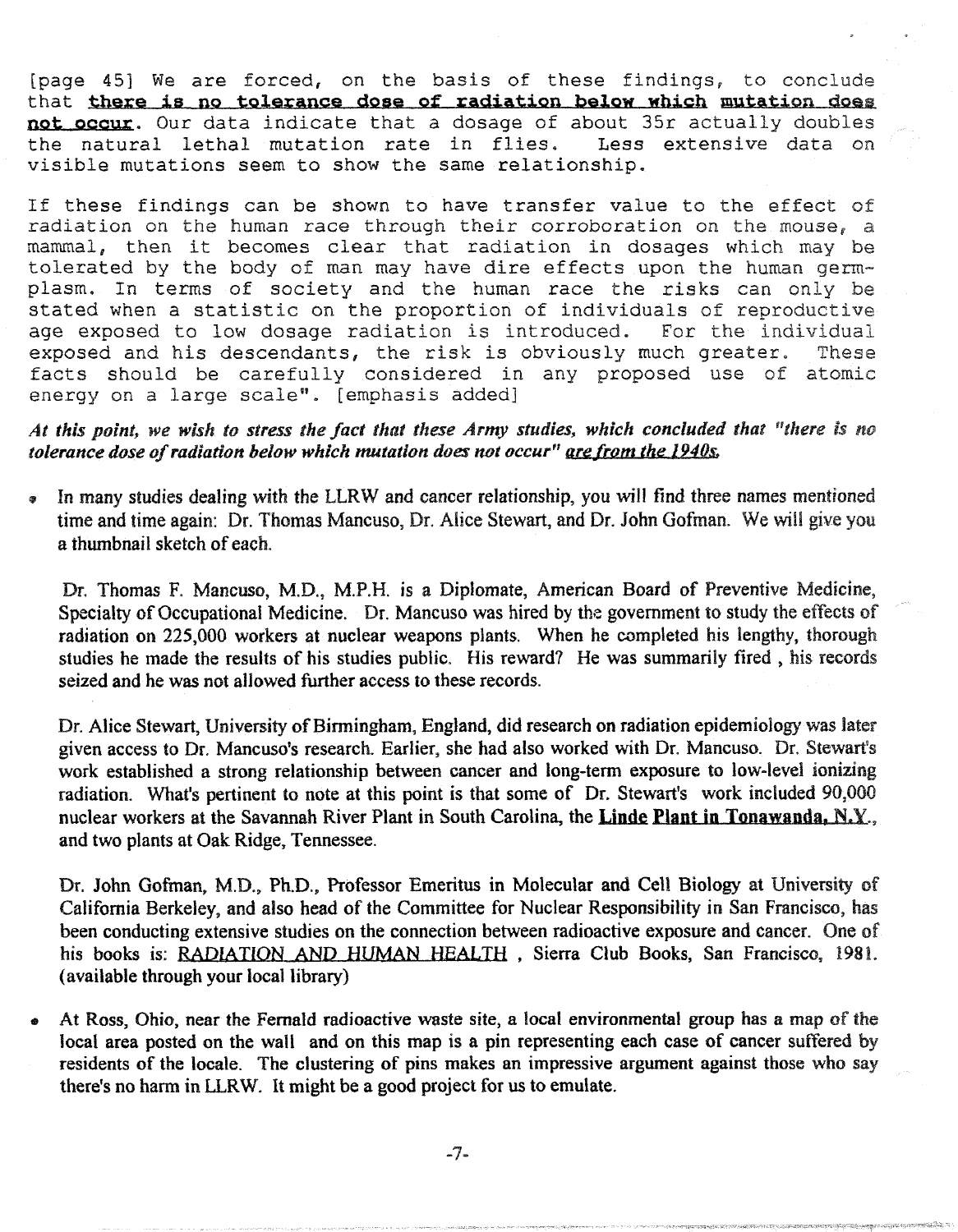# Q&ACORNER:

 $\nu$ ue to the many questions that have been generated since the inception of the FACTS Newsletter, we decided to devote some space to answer a few of these questions:

*l.* Is there any basis to the rumor that they've found more radiation at Linde than what shows on *the maps* ?

Ans.: FACTS has learned that recently Praxair/Linde started to do some excavating between Buildings 70 and 90 to install a receiver to drain the driveway area. At about 1 to 2 feet down the digging was stopped due to readings of radioactivity encountered. The soil that was removed was taken to Building 30 (which is now a restricted area), the cement truck was called in and the hole was immediately filled with cement. After looking at several maps showing the radioactive contamination at Praxair/Linde, we found no indication that this was a 'hot' area. Now the question is - is this a 'hot' area that was overlooked in previous surveys or is the radioactive material migrating?

### 2. Can we trust the data that DOE has produced for the Tonawanda site?

Ans.: This is a good question, but unfortunately we can't answer it. One thing we do know is that Science Applications International Corporation (SAIC), the company that did the Baseline Risk Assessment and Feasibility Study and that is doing the current treatability study for the Tonawanda site, was found to have submitted fraudulent data in 1991 at several Environmental Protection Agency (EPA) cleanup sites. As a suit, EPA suspended doing business with SAlC until SAIC sold off the offending division. (see "SAIC division suspended on CLP fraud charges", Superfund, August 24, 1990, and "Testing-lab employees plead guilty to fraud charges", Superfund, November 30, 1990)

#### 3. *Has FACTS been in contact with other organizations on the radioactive issues?*

Ans.: FACTS has been in contact with environmental groups including - Marcia Van Dewark of Regional Environmentalists And Concerned Homeowners (W.N.Y.-R.E.A.C.H.), Jean Dickson of Buffalo Greens, Alex Cukan of Interfaith Center For Environmental Stewardship (I.C.E.S.), private citizens; experts in epidemiology - including Dr. Dianne Quigley, Director of Childhood Cancer Research, (Dr. Alice Stewart's stateside representative); and others involved with radioactive waste issues including Tim Henderson of Residents Organized for Lewiston-Porter's Environment (R.O.L.E.); Lisa Crawford of Fernald Residents for Environmental Safety and Health (F.R.E.S.H.), Fernald, Ohio. We have been in frequent contact with others in the environmental network. These contacts and relationships have been helpful and sometimes important sources of useful information.

NOTE: We wi)) continue to keep you advised as more information becomes available from the environmental network, Union and other reliable, independent sources.